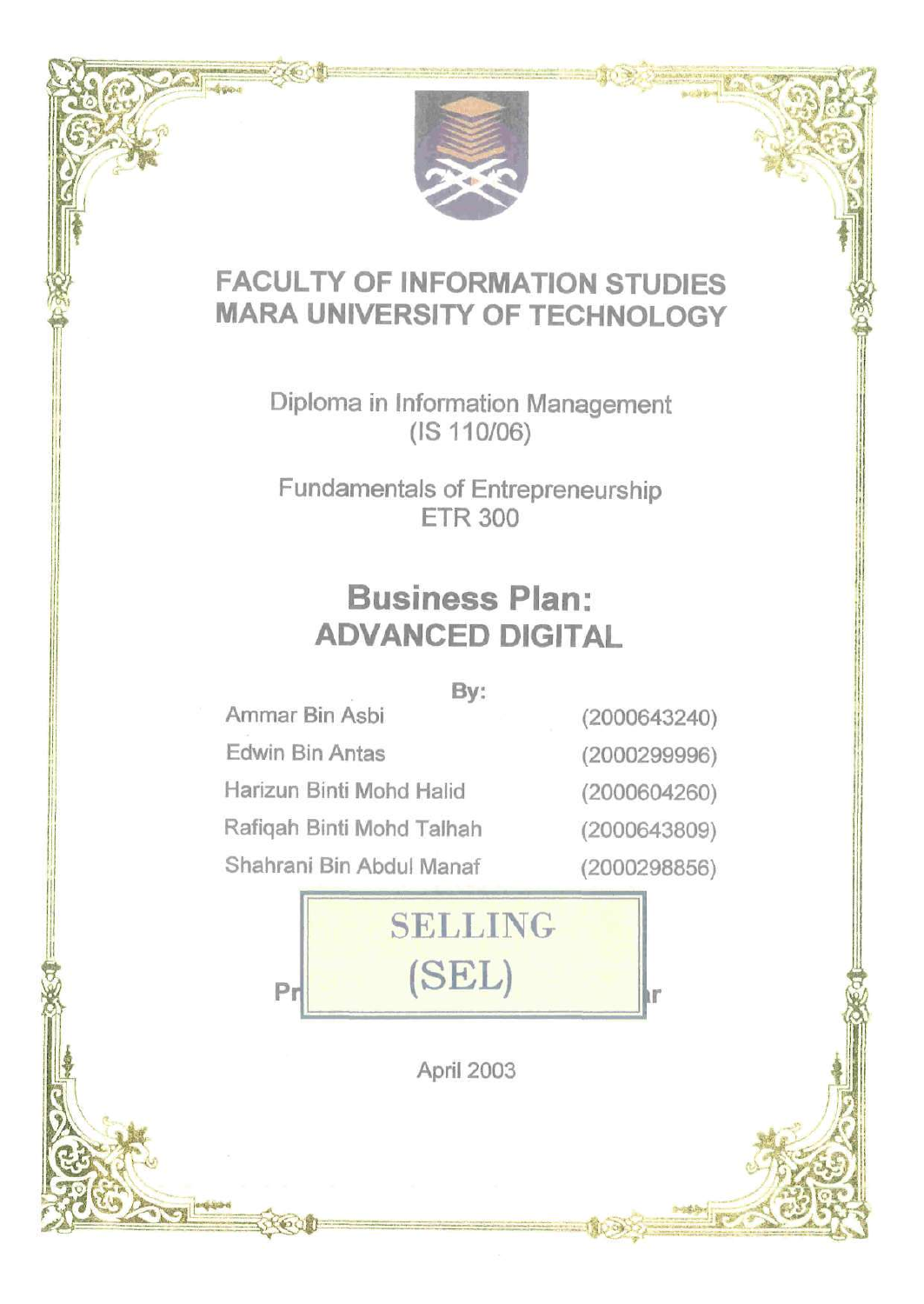## **Business Plan:**

## **ADVANCED DIGITAL**

**by: Ammar Bin Asbi (2000643240) Edwin Bin Antas (2000299996) Harizun Binti Mohd Halid (2000604260) Rafiqah Binti Mohd Talhah (2000643809) Shahrani Bin Abdul Manaf (2000298856)** 

> **Faculty of Information Studies MARA University of Technology Shah Alam**

> > **April 2003**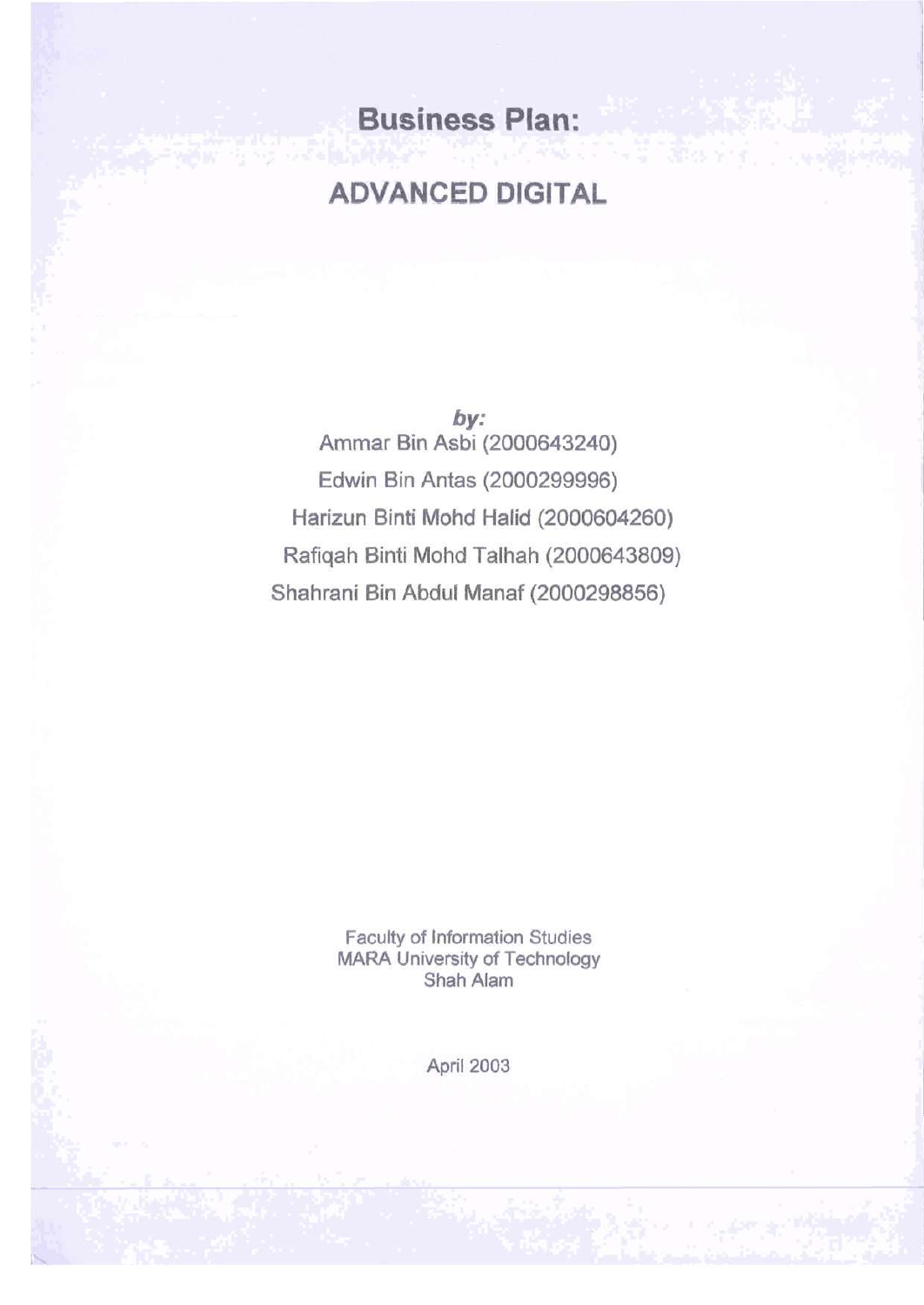## **CONTENT**

| <b>Title</b>                             | Pages |
|------------------------------------------|-------|
| Acknowledgement                          |       |
| Introduction                             | 1     |
| <b>Purpose of Business Plan</b>          | 2     |
| Company Logo                             | 3     |
| Vision, Mission and Objective            | 4     |
| <b>Company Background</b>                | 5     |
| Background of the Partners               | 6     |
| <b>Shareholders Agreement</b>            | 11    |
| <b>ADMINISTRATION PLAN</b>               |       |
| Introduction to the Organization         | 13    |
| <b>Organization Chart</b>                | 15    |
| List of Administration Personnel         | 16    |
| Schedule of Tasks and Responsibilities   | 17    |
| <b>Schedule of Remuneration</b>          | 19    |
| List of Office Equipment                 | 20    |
| Name of Suppliers for Office Equipment   | 21    |
| <b>Administration Budget</b>             | 22    |
| <b>MARKETING PLAN</b>                    |       |
| <b>Products and Services Description</b> | 23    |
| <b>Target Market</b>                     | 24    |
| <b>Market Size</b>                       | 25    |
| <b>Main Competitors</b>                  | 26    |

 $\label{eq:2.1} \mathcal{L}(\mathcal{L}^{\mathcal{L}}_{\mathcal{L}}(\mathcal{L}^{\mathcal{L}}_{\mathcal{L}})) = \mathcal{L}(\mathcal{L}^{\mathcal{L}}_{\mathcal{L}}(\mathcal{L}^{\mathcal{L}}_{\mathcal{L}})) = \mathcal{L}(\mathcal{L}^{\mathcal{L}}_{\mathcal{L}}(\mathcal{L}^{\mathcal{L}}_{\mathcal{L}}))$ 

 $\label{eq:2.1} \mathcal{L}(\mathcal{L}^{\text{max}}_{\mathcal{L}}(\mathcal{L}^{\text{max}}_{\mathcal{L}})) \leq \mathcal{L}(\mathcal{L}^{\text{max}}_{\mathcal{L}}(\mathcal{L}^{\text{max}}_{\mathcal{L}}))$ 

l,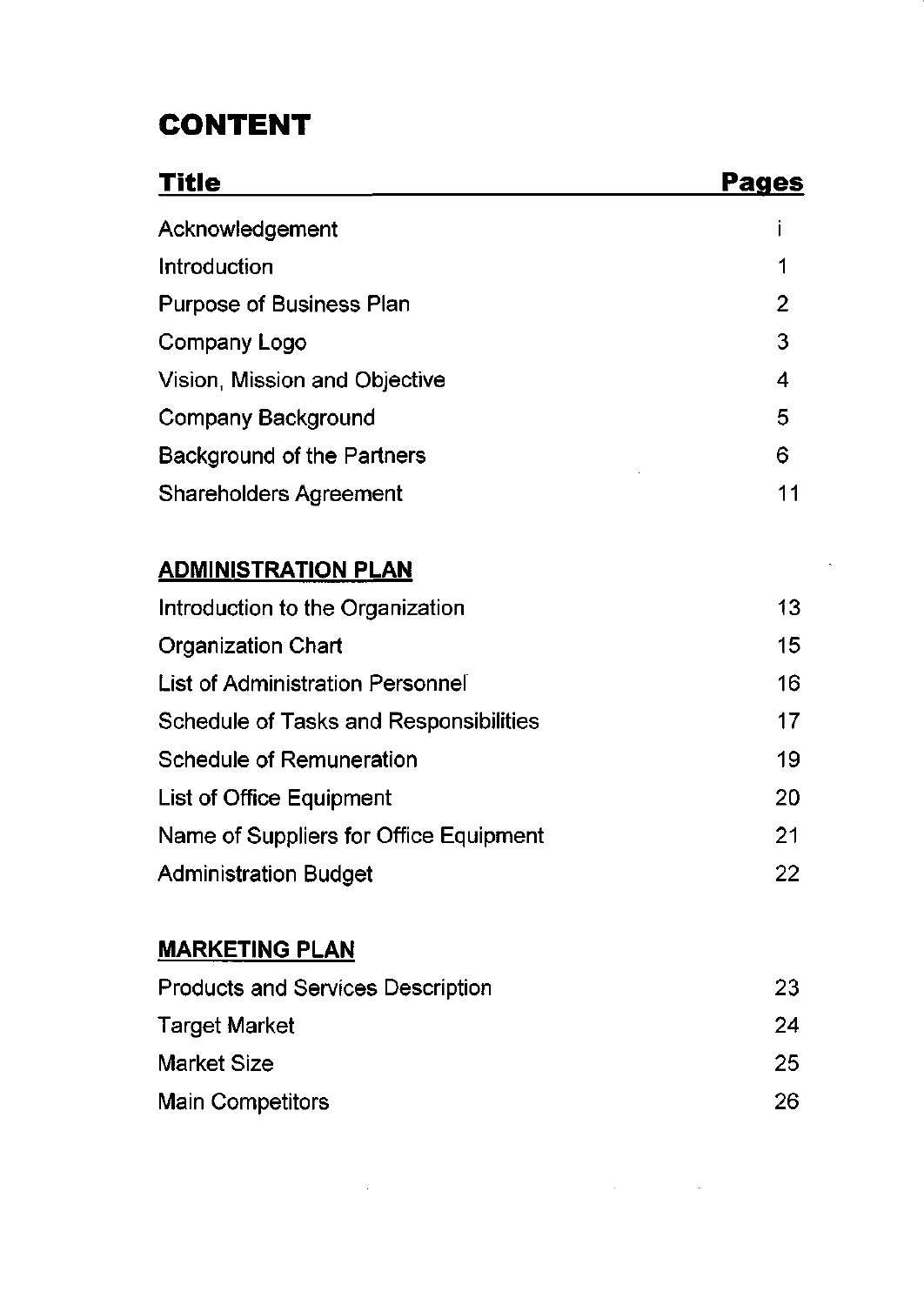| <b>Market Share</b>                                | 28 |
|----------------------------------------------------|----|
| <b>Sales Forecast</b>                              | 30 |
| <b>Marketing Strategy</b>                          | 31 |
| <b>Products and Services Strategies</b><br>$\circ$ | 31 |
| <b>Prices Strategies</b><br>$\circ$                | 31 |
| $\circ$ Promotion Strategies                       | 32 |
| ○ Places and Distribution Strategies               | 33 |
| List of Marketing Personnel                        | 35 |
| Schedule of Tasks and Responsibilities             | 36 |
| Schedule of Remuneration                           | 38 |
| Marketing Budget                                   | 39 |

 $\sim 10^{-10}$ 

### **OPERATION PLAN**

| <b>Operation Process</b>              | 40 |
|---------------------------------------|----|
| <b>Process Flow Chart</b>             | 41 |
| <b>Operation Time</b>                 | 42 |
| <b>Materials Requirement</b>          | 43 |
| $\circ$ LCD Projector                 | 43 |
| <b>Overhead Projector</b><br>$\circ$  | 44 |
| Computer<br>$\circ$                   | 45 |
| $\circ$ Additional Material           | 53 |
| Name of Products Supplier             | 55 |
| List of Operations Personnel          | 56 |
| Schedule of Task and Responsibilities | 57 |
| Schedule of Remuneration              | 58 |
| <b>Machine and Equipment</b>          | 59 |
| Operations Space Layout Plan          | 60 |

 $\mathcal{L}$ 

 $\sim 10^{-11}$